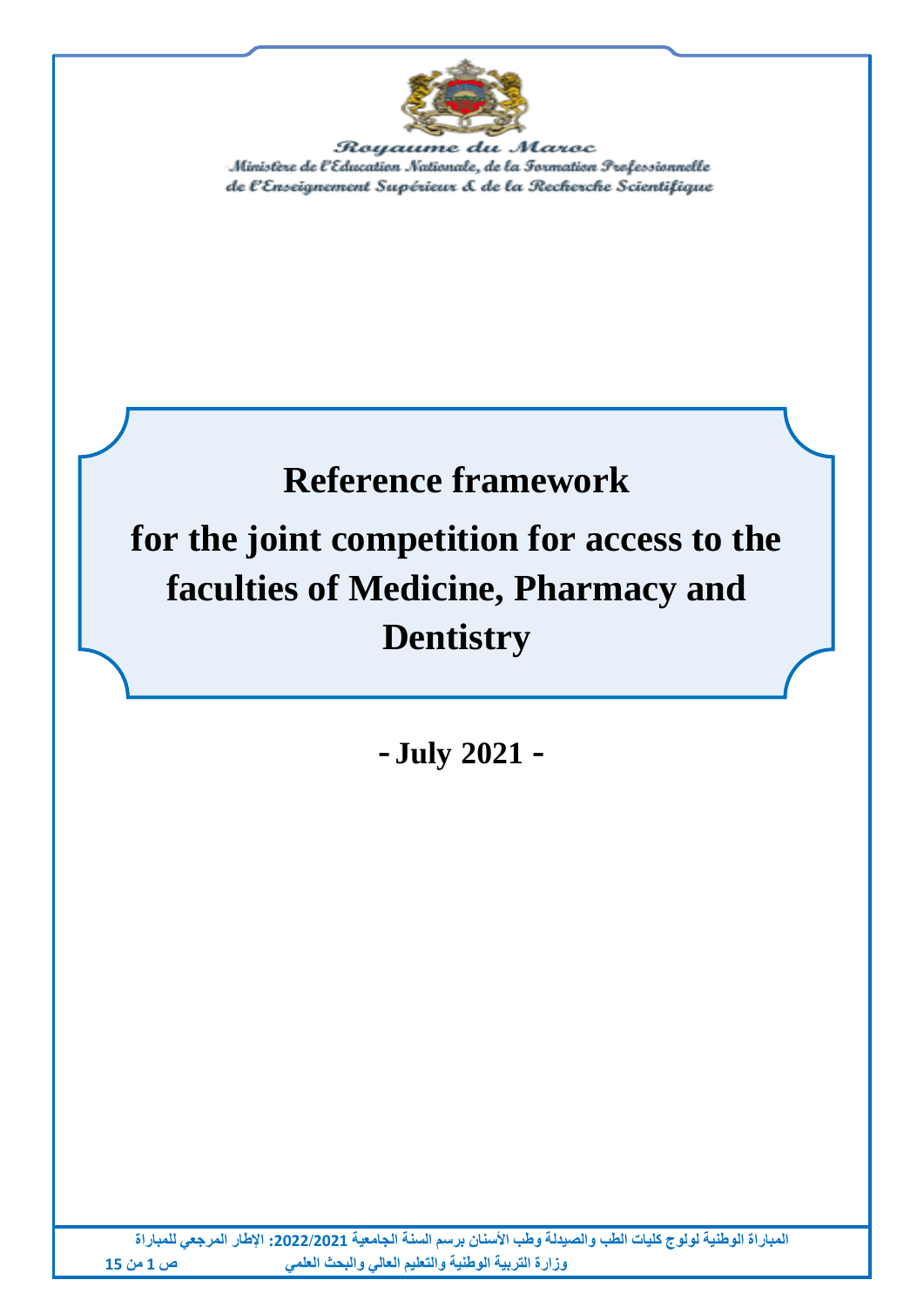- The competition for access to the faculties of Medicine, Pharmacy and Dentistry consists of four components, of a total duration of 3 hours.
	- o Component 1: Life Sciences test (Biology);
	- o Component 2: Physics test;
	- o Component 3: Chemistry test;
	- o Component 4: Maths test.
- Each component consists of 20 multiple choice questions (*MCQ*);
- Each multiple choice question has only one correct answer;
- Questions will be scored using a weighting ranging from 1 to 3.
- A mark less than or equal to  $5/20$  in a component will be an eliminatory note;
- The use of calculators is not allowed.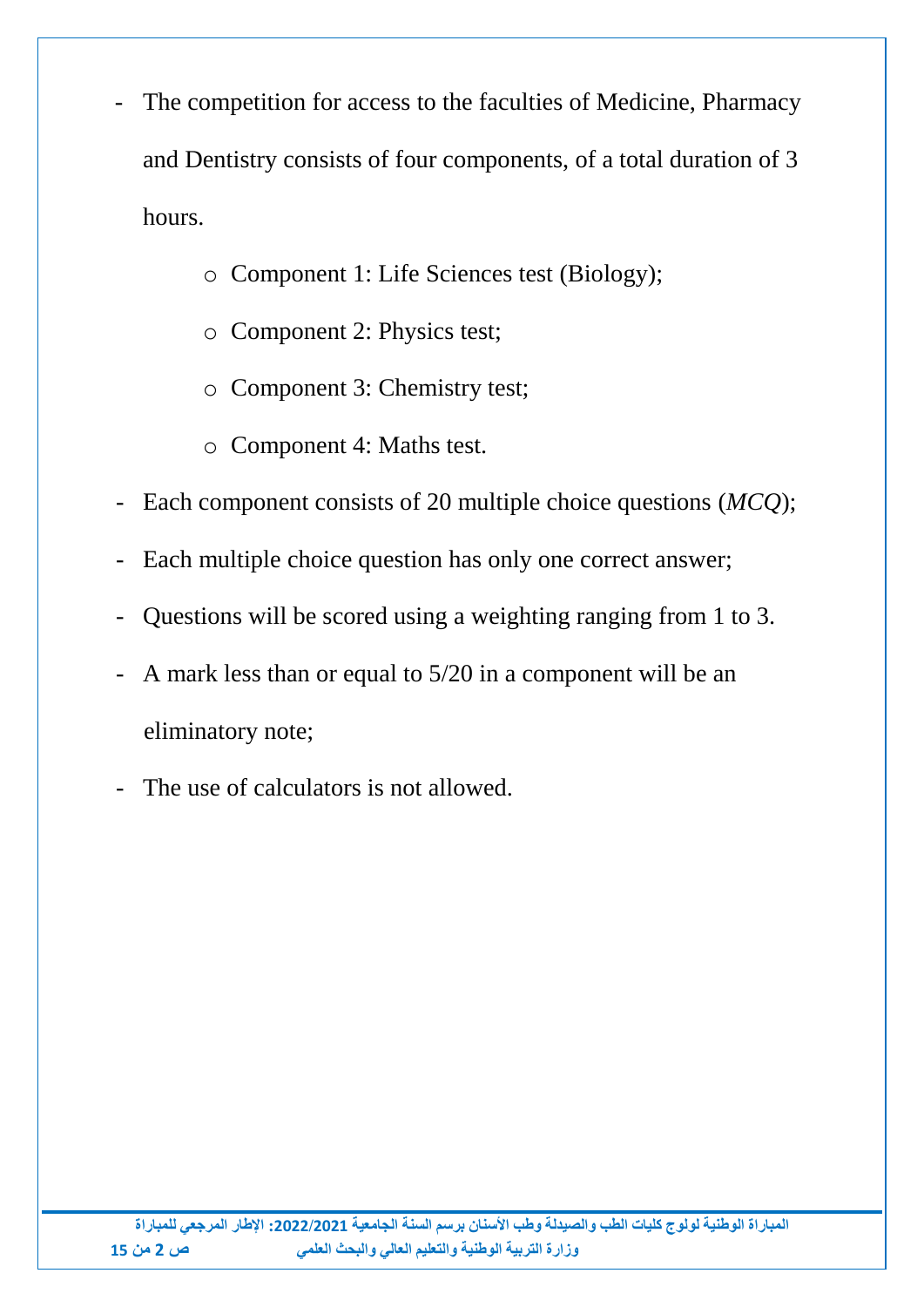# **Component 1: Life Sciences test (Biology)**

The domain of Assessment of Learning Outcomes in **Life Sciences** (Biology) targets two important levels of mastery: **Mastery of knowledge and mastery of scientific reasoning.** The duration of the test is 45 minutes.

The first level evaluates the candidate's knowledge in the field of **"genetics"** and the field of "**The organic matter consumption and the flow of energy at the cellular level".**

As for the second level, it allows the evaluation of scientific reasoning linked to the two previous fields in other words, the ability to use the processes and tools of study and action (use of laws operative acts, procedures ...).

It should be noted that both levels of mastery will be assessed using multiplechoice questions (**MCQ**).

#### **1. Areas and sub-areas of knowledge covered by the competition test**

| Area 1: The organic matter consumption and the flow of energy at the cellular level.<br>$(Coverage: 20\%)$         |                                                                                                                                                                                                                                                                                                                                                                                                                                                               |                 |  |
|--------------------------------------------------------------------------------------------------------------------|---------------------------------------------------------------------------------------------------------------------------------------------------------------------------------------------------------------------------------------------------------------------------------------------------------------------------------------------------------------------------------------------------------------------------------------------------------------|-----------------|--|
| <b>Sub-areas</b>                                                                                                   | <b>Content</b>                                                                                                                                                                                                                                                                                                                                                                                                                                                | <b>Coverage</b> |  |
| <b>The reactions</b><br>responsible for<br>the release of the<br>stored energy in<br>organic matter<br>in the cell | - Notion of respiration;<br>- Notion of fermentation;<br>- The main stages of glycolysis;<br>- Energy yield from glycolysis;<br>- Mitochondrion structure and ultra-structure;<br>- The main stages of the Krebs cycle;<br>- Energy yield of the Krebs cycle;<br>- Electron Transport Chain and oxidative phosphorylation;<br>- Energy yield of respiration;<br>- The main stages of fermentation;<br>- Energy yield of fermentation;<br>- Energy efficiency. | 10%             |  |
| The role of the<br>skeletal striated<br>muscle in energy<br>conversion                                             | - The myogram: the muscle twitch, the complete and incomplete<br>tetanus;<br>- Thermal and chemical phenomena accompanying the muscle<br>contraction;<br>- Skeletal muscle structure and ultra-structure;<br>- Molecular structure of the myofilaments;<br>- Source of the energy necessary for the muscle contraction;<br>- Muscle contraction mechanism;<br>- Metabolic pathways of ATP regeneration.                                                       | 10%             |  |

**المباراة الوطنية لولوج كليات الطب والصيدلة وطب األسنان برسم السنة الجامعية :0200/0202 اإلطار المرجعي للمباراة \_ مكون علوم الحياة وزارة التربية الوطنية والتعليم العالي والبحث العلمي ص 3 من 25**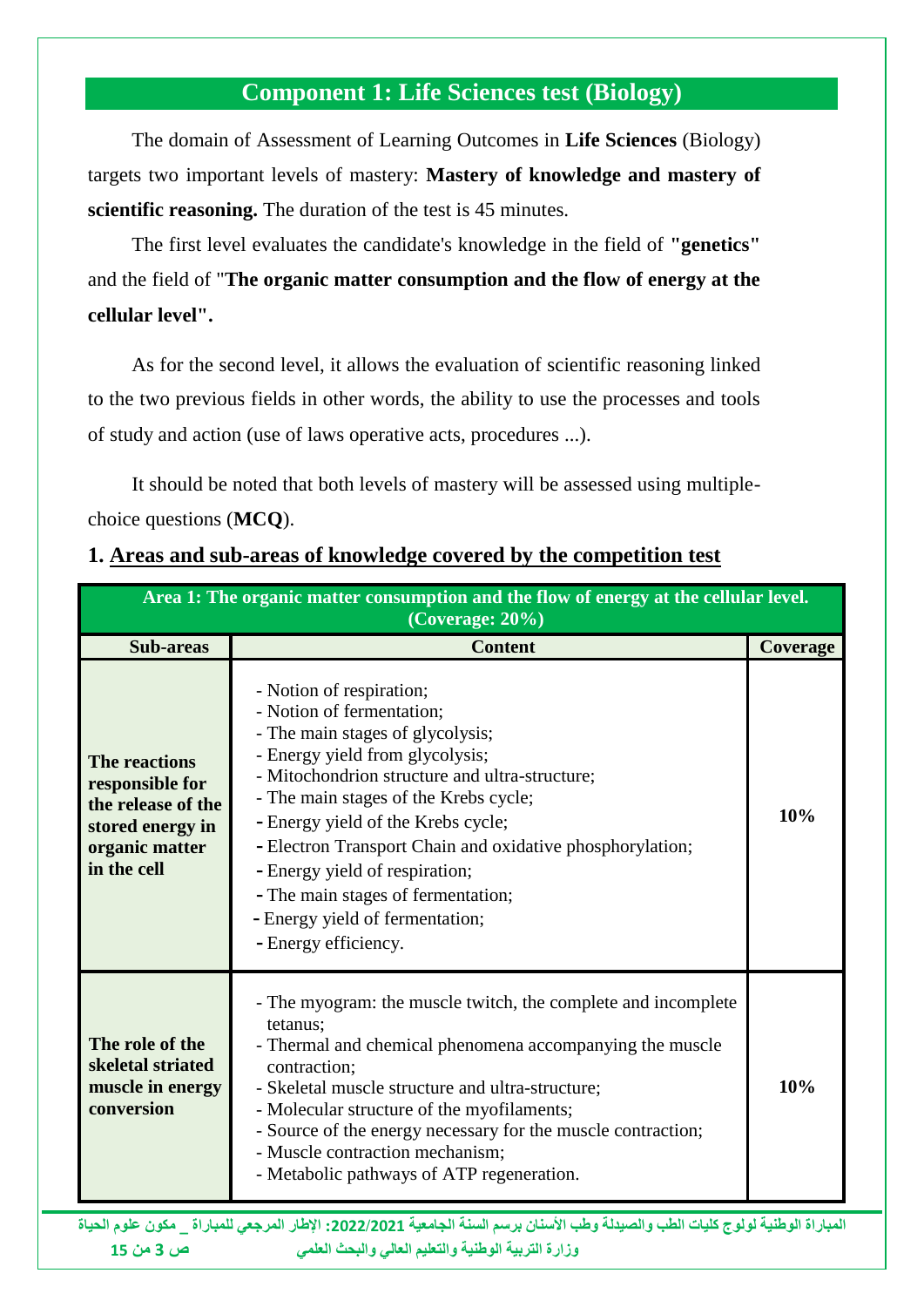|                                                           | - The role of chromosomes in the transmission of genetic              |     |
|-----------------------------------------------------------|-----------------------------------------------------------------------|-----|
|                                                           | information from one cell to another:                                 |     |
|                                                           | • phases of mitosis in plant and animal cells;                        |     |
|                                                           | • The cell cycle.                                                     |     |
|                                                           | - The chemical nature of genetic material:                            |     |
|                                                           | • Composition and structure of chromosomes and DNA;                   |     |
| The notion of                                             | • Mechanism of DNA replication.                                       |     |
| genetic                                                   | - The notions of inherited characteristics/traits, gene, allele and   |     |
| information                                               | mutation;                                                             |     |
| The gene                                                  | - The relationship between trait -protein and gene-protein;           |     |
| expression                                                | - The meaning of gene mutation;                                       |     |
| mechanisms:<br><b>Protein</b>                             | - The genetic code;                                                   | 20% |
| synthesis stages                                          | - Structure of mRNA;                                                  |     |
| <b>Genetic</b>                                            | - Transcription;                                                      |     |
| engineering: its                                          | - Translation (initiation, elongation and termination).               |     |
| principles and                                            | - The stages of gene transfer - the notion of genetic transformation: |     |
| techniques                                                | natural gene transfer from Agrobacterium Tumefaciens                  |     |
|                                                           | to a plant;                                                           |     |
|                                                           | techniques and steps of transferring a gene to a                      |     |
|                                                           | bacterium;                                                            |     |
|                                                           | - Some examples of applying the genetic engineering principles:       |     |
|                                                           | • industrial production of human insulin;                             |     |
|                                                           | Industrial production of toxic proteins to fight against              |     |
|                                                           | harmful insects.                                                      |     |
|                                                           | - Role of meiosis and fertilisation in allelic recombination/         |     |
|                                                           | recombination of alleles (genetic recombination of homologous         |     |
|                                                           | chromosomes by linkage/crossing-over and chromosomes                  |     |
| <b>The</b>                                                | independent assortment) and in karyotype stability across             |     |
| transmission of                                           | generations;                                                          |     |
| genetic                                                   | • Stages/phases of meiosis;                                           |     |
| information                                               | • Karyotypes of diploid species;                                      |     |
| through sexual                                            | - Mendel's laws of the transmission of hereditary                     |     |
| reproduction                                              | characteristics/traits;                                               |     |
| and<br>Mendel's laws of                                   | - Monohybridism/ Monohybrid Cross;                                    | 40% |
| the transmission                                          | - Dihybridism/dihybrid cross;                                         |     |
| of hereditary                                             | - Pure lineage and wild type, homozygosity and heterozygosity,        |     |
|                                                           | hybridisation, test cross/back cross;                                 |     |
|                                                           | - Punnett squares;                                                    |     |
|                                                           |                                                                       |     |
|                                                           | - Autosomal heredity (independent of sex) and sex-linked heredity;    |     |
|                                                           | - Dominance, codominance and lethal gene;                             |     |
|                                                           | - Unlinked genes (genes of independent assortment);                   |     |
|                                                           | - Linkage/crossing-over, genetic recombination of homologous          |     |
| characteristics/t<br>raits in the<br>diploid<br>organisms | chromosomes by linkage/crossing-over and genetic diversity;           |     |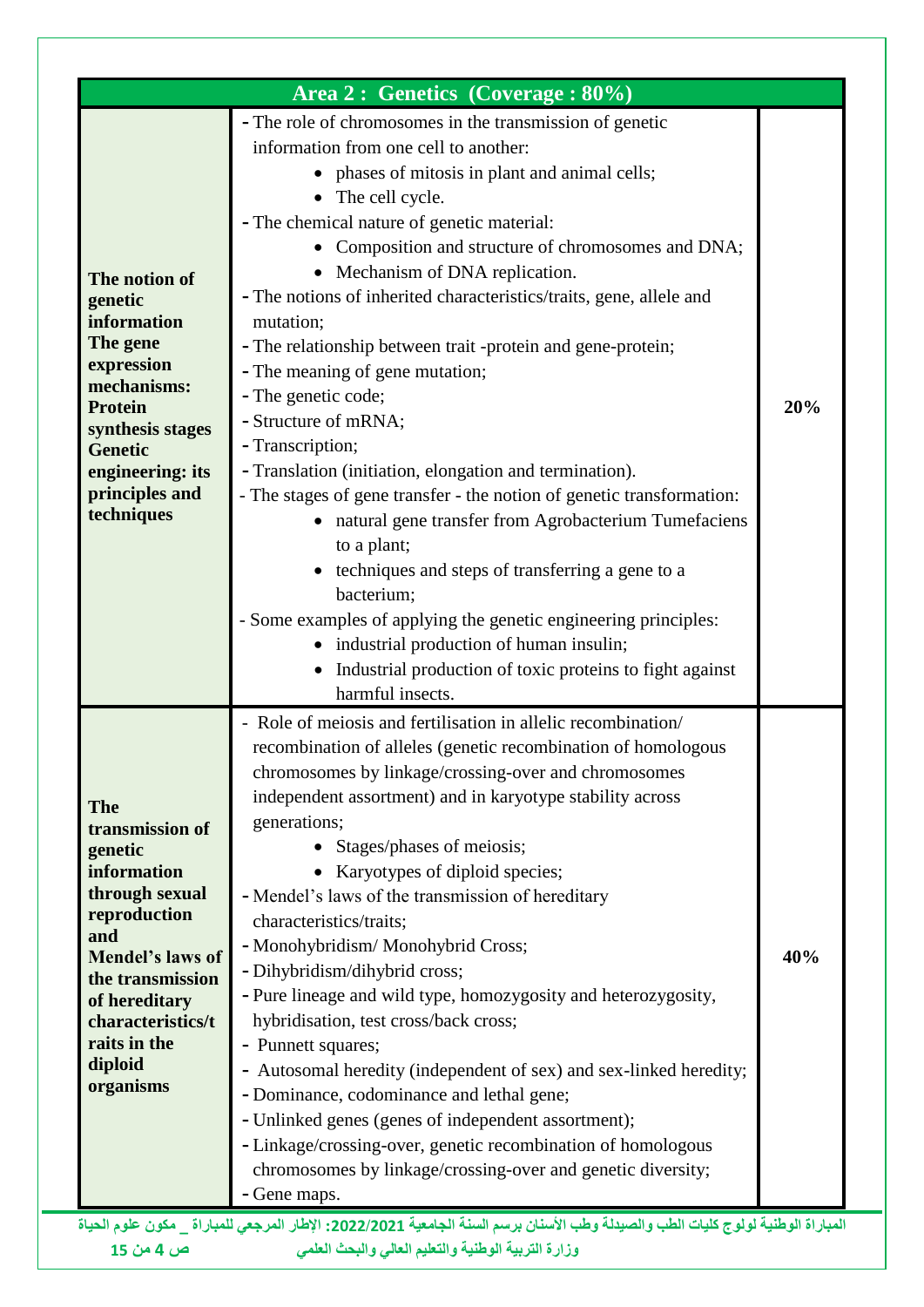| <b>Human</b> genetics<br>and Population<br>genetics |
|-----------------------------------------------------|
|-----------------------------------------------------|

# **2. The levels of mastery (skills) targeted by the competition test**

The test targets two levels of mastery: The restitution of knowledge and scientific reasoning using multiple-choice questions (**MCQ**).

| The level of mastery. (Skills)       |                                                                                                                                                                           | <b>Coverage in</b><br>$\overline{(}0)$ |
|--------------------------------------|---------------------------------------------------------------------------------------------------------------------------------------------------------------------------|----------------------------------------|
| <b>Knowledge</b><br><b>Retrieval</b> | This level aims to assess the candidate's level of knowledge<br>related to the consumption of organic matter and energy flow<br>and genetics.                             | 50%                                    |
| <b>Scientific</b><br>reasoning       | This level aims to evaluate, in the candidate, the degree of<br>mastery to use the processes and tools of study and action (use<br>of laws, operative acts, procedures ). | 50%                                    |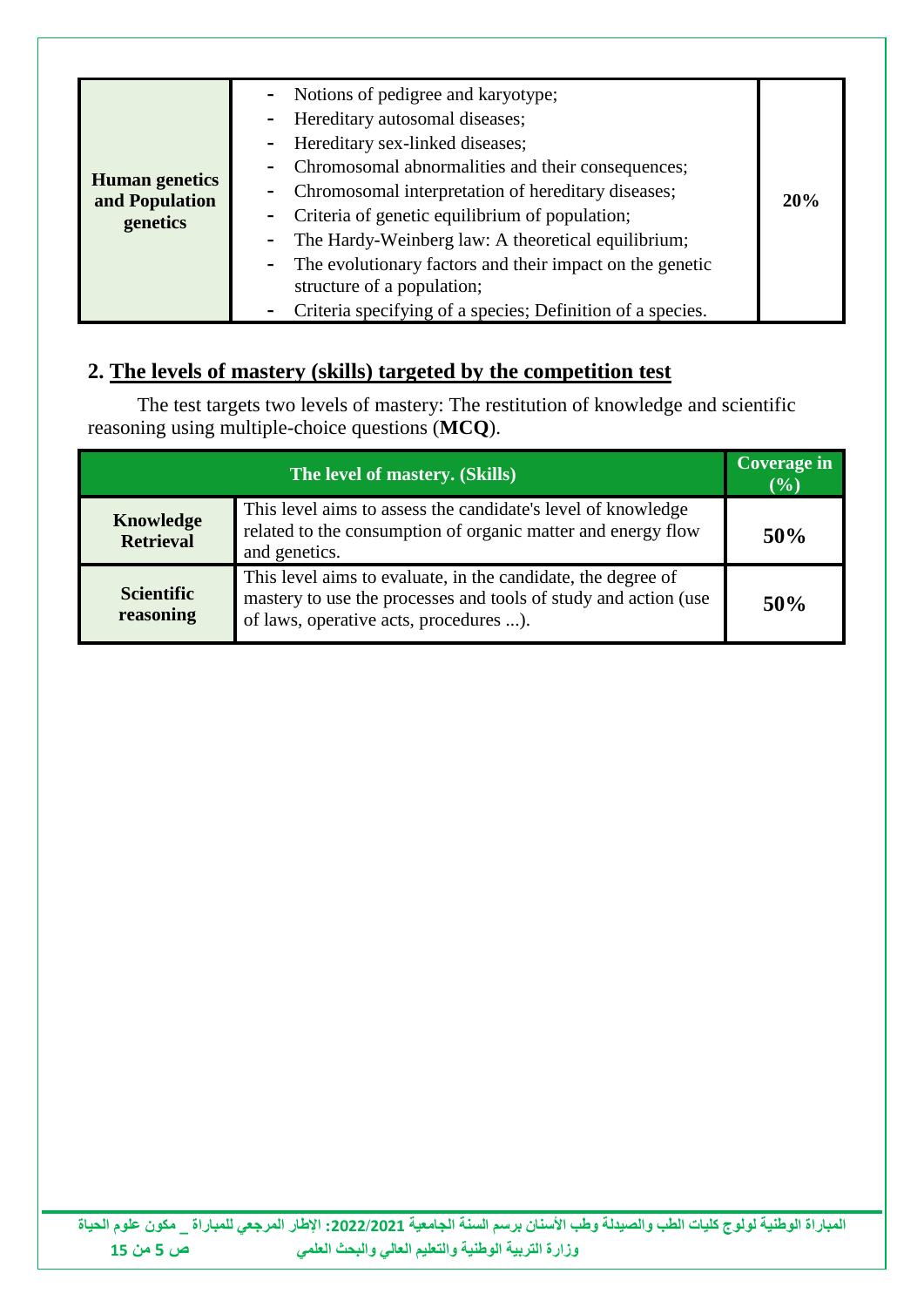### **Component 2: Physique**

The field of the evaluation of acquired **Physics** targets two important levels of mastery: Use of resources and Scientific reasoning.

The first level aims to check the level of mastery of the use of resources (essential learning acquired during lessons and practical work);

As for the second level, it allows to assess the mastery of scientific reasoning.

#### **1. Domain major and sub-domains contents targeted by the competition**

The content table presents the domains of content subject to the assessment and the list of essential learning outcomes (knowledge and know-how) relating to each content area. This knowledge and know-how constitute the minimum threshold to be assessed by candidates.

|                                         | <b>First Major Part : Physics</b>                                                                                                                                                                                                                                                                                                                                                                                                                                                                                                                                                                                                                                                                                                                                                                                                                                                                                                                                                                                                                                                                                                                                                                                                                                                                                                                                                                                                                                                 |                 |
|-----------------------------------------|-----------------------------------------------------------------------------------------------------------------------------------------------------------------------------------------------------------------------------------------------------------------------------------------------------------------------------------------------------------------------------------------------------------------------------------------------------------------------------------------------------------------------------------------------------------------------------------------------------------------------------------------------------------------------------------------------------------------------------------------------------------------------------------------------------------------------------------------------------------------------------------------------------------------------------------------------------------------------------------------------------------------------------------------------------------------------------------------------------------------------------------------------------------------------------------------------------------------------------------------------------------------------------------------------------------------------------------------------------------------------------------------------------------------------------------------------------------------------------------|-----------------|
| <b>Sub-areas</b>                        | <b>Learning outcomes</b>                                                                                                                                                                                                                                                                                                                                                                                                                                                                                                                                                                                                                                                                                                                                                                                                                                                                                                                                                                                                                                                                                                                                                                                                                                                                                                                                                                                                                                                          | <b>Coverage</b> |
| <b>The First Topic:</b><br><b>Waves</b> | <b>1-Progressive Mechanical Waves</b><br>- Define a mechanical wave and its wave speed.<br>- Define a transverse wave and a longitudinal wave.<br>- Define a progressive wave.<br>- Know the relationship between elongation of a point from the<br>propagation medium and the source elongation: $y_M(t) = y_S(t - \tau)$ .<br>- Exploit the relationship between time delay, distance and wave<br>speed.<br>- Exploit experimental documents and data in order to determine:<br>* distance and wavelength;<br>* time delay;<br>* wave speed.<br>- Suggest a schema of experimental set-up (mounting) to measure<br>time delay or to determine the wave speed during the wave<br>propagation.<br>2- Periodic Progressive mechanical waves<br>- Recognise a periodic progressive wave and its period.<br>- Define sinusoidal progressive wave, period, frequency and<br>wavelength.<br>- Know (recall) and use the relationship $\lambda = v \cdot T$<br>- Know the condition to have the diffraction phenomenon:<br>aperture/slit length is less or equal wavelength.<br>- Know (recall) the characteristics of the diffracted wave.<br>-Define a dispersive medium.<br>- Exploit the experimental documents to recognise the diffraction<br>phenomenon and highlight the characteristics of the diffracted<br>wave.<br>- Suggest a schema of an experimental set-up to highlight the<br>phenomenon of the diffraction in the case of audible and ultrasonic<br>mechanical wave. | 35%             |
|                                         | المباراة الوطنية لولوج كليات الطب والصيدلة وطب الأسنان برسم السنة الجامعية 2022/2021: الإطار المرجعي للمباراة مكون الفيزياء                                                                                                                                                                                                                                                                                                                                                                                                                                                                                                                                                                                                                                                                                                                                                                                                                                                                                                                                                                                                                                                                                                                                                                                                                                                                                                                                                       |                 |

 **وزارة التربية الوطنية والتعليم العالي والبحث العلمي ص 6 من 25**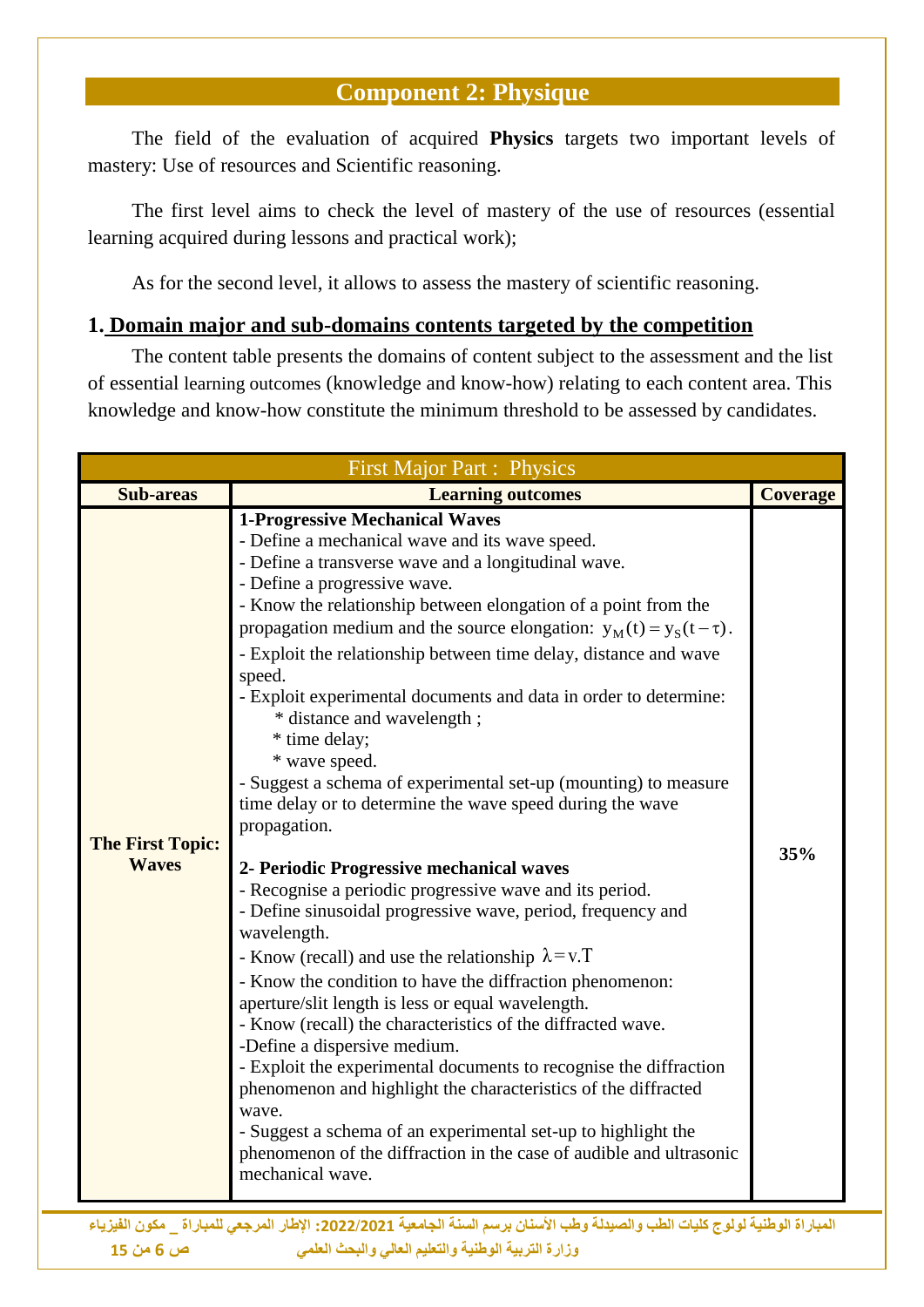|                        | 3- Propagation of a light wave                                                                     |     |
|------------------------|----------------------------------------------------------------------------------------------------|-----|
|                        | - Know that light has a wave aspect, based on the diffraction                                      |     |
|                        | phenomenon.                                                                                        |     |
|                        | - Know the influence of the size of the slit (opening) or of the                                   |     |
|                        | obstacle on the diffraction phenomenon.                                                            |     |
|                        | - Exploit a document or a diffraction pattern in the case of light                                 |     |
|                        | waves.                                                                                             |     |
|                        | - Know (recall) and exploit the relationship: $\lambda = c/v$ .                                    |     |
|                        | - Define a monochromatic and a polychromatic light.                                                |     |
|                        | - Know the boundaries of wavelengths and their colours for the<br>visible spectrum in the vacuum.  |     |
|                        | - Know that the frequency of a monochromatic radiation does not                                    |     |
|                        | change as it passes from one transparent medium to another.                                        |     |
|                        | - Know that the transparent media are more or less dispersive.                                     |     |
|                        | - Know (recall) and exploit the relationship: $n = c/v$                                            |     |
|                        | - Determine (find out) the refractive index of transparent medium                                  |     |
|                        | for a given frequency.                                                                             |     |
|                        | - Suggest the schema of an experimental set-up allowing us to                                      |     |
|                        | highlight the diffraction phenomenon in the case of light waves.                                   |     |
|                        | -Know (recall) and exploit the relationship $\theta = \lambda/a$ ; and know the                    |     |
|                        | units and the meaning of $\theta$ and $\lambda$ .                                                  |     |
|                        | - Exploit experimental measurements to verify the relationship                                     |     |
|                        | $\theta = \lambda/a$ .                                                                             |     |
|                        | 1. Radioactive Decay                                                                               |     |
|                        | - Know the meaning (significance) of the symbol ${}_{7}^{A}X$ and give the                         |     |
|                        | composition of the corresponding nucleus.                                                          |     |
|                        | - Recognise the isotopes of a chemical element.                                                    |     |
|                        | - Recognise the areas of stability and instability of the nuclei on the                            |     |
|                        | N-Z diagram.                                                                                       |     |
|                        | - Exploit the N-Z diagram                                                                          |     |
|                        | Define a radioactive nucleus                                                                       |     |
|                        | - Know and exploit the two laws of conservation.                                                   |     |
|                        | - Define the radioactivity: $\alpha$ , $\beta^+$ & $\beta^-$ and the $\gamma$ - <i>radiation</i> . |     |
|                        | - Write the equation of a nuclear reaction by applying the two                                     |     |
| <b>The Second</b>      | conservation laws.                                                                                 |     |
| <b>Topic:</b>          | - Recognise the type of radioactivity using the equation of a                                      |     |
| <b>Nuclear</b>         | nuclear reaction.                                                                                  | 30% |
| <b>Transformations</b> | - Know and exploit the law of the radioactive decay, and exploit its                               |     |
|                        | curve.                                                                                             |     |
|                        | - Know that 1Bq is equal to one decay per second.                                                  |     |
|                        | - Define the time constant $\tau$ and the half-life $t_{1/2}$ .                                    |     |
|                        | - Exploit the relationships between $\tau$ , $t_{1/2}$ and $\lambda$ (decay constant).             |     |
|                        | - Use the dimensional analysis to determine the units of $\lambda$ and $\tau$ .                    |     |
|                        | - Determine the suitable radioactive element in order to date a                                    |     |
|                        |                                                                                                    |     |
|                        | given event.                                                                                       |     |
|                        |                                                                                                    |     |
|                        | 2. Nuclei, Mass and Energy                                                                         |     |
|                        | - Define and calculate the mass defect and the binding energy.                                     |     |
|                        | - Define and calculate the binding energy per nucleon and exploit<br>it.                           |     |

 **وزارة التربية الوطنية والتعليم العالي والبحث العلمي ص 7 من 25**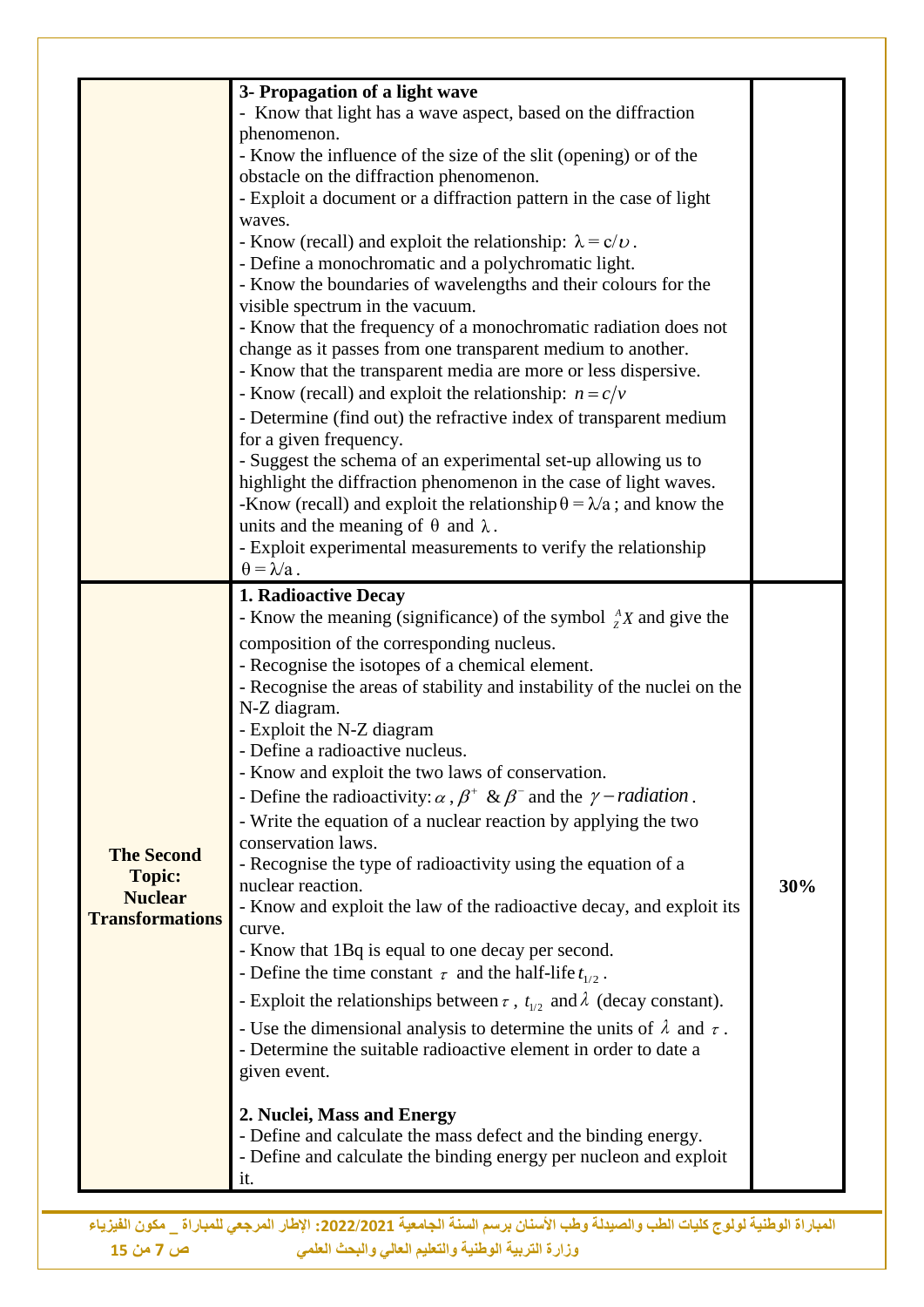|                                                         | - Use different units of mass, energy and the relationships between<br>their units.<br>- Exploit Aston's curve to identify the most stable nuclei.<br>-Know the relationship of the mass-energy equivalence; and<br>calculate the energy of mass.<br>- Establish the energy balance $\Delta E$ of a nuclear reaction using:<br>mass energies and/or binding energies and/or the energy diagram.<br>- Calculate the energy released (produced) by a nuclear reaction:<br>$E_{pro} =  \Delta E .$<br>- Recognise some applications of radioactivity.<br>- State some risks of radioactivity.<br><b>RC</b> Dipole<br>- Represent the voltages (Electric Potential Difference) $u_R$ and $u_C$ using<br>the receiver convention; and show the polarity of capacitor plates.<br>- Know and exploit the relationship $i = \frac{dq}{dt}$ for a capacitor in receiver<br>convention.<br>- Know and exploit the relationship $q = C.u$ .     |     |
|---------------------------------------------------------|--------------------------------------------------------------------------------------------------------------------------------------------------------------------------------------------------------------------------------------------------------------------------------------------------------------------------------------------------------------------------------------------------------------------------------------------------------------------------------------------------------------------------------------------------------------------------------------------------------------------------------------------------------------------------------------------------------------------------------------------------------------------------------------------------------------------------------------------------------------------------------------------------------------------------------------|-----|
| <b>The Third</b><br><b>Topic:</b><br><b>Electricity</b> | - Know the capacitance of a capacitor, its unit F and their<br>submultiples $\mu F$ , nF and pF.<br>- Determine the capacitance of a capacitor graphically or by calculation.<br>- Know the capacitance of the equivalent capacitor in series or in parallel<br>assemblies; and recall the interest of each one.<br>- Find out the differential equation and verify its solution when the RC<br>dipole is submitted to a step voltage.<br>- Determine the voltage expression $u_c(t)$ between capacitor terminals<br>when the RC dipole is submitted to a step voltage, and deduce both the<br>expression of the current intensity in the circuit and the capacitor<br>charge.<br>- Recognise and represent the variation curves of $u_c(t)$ between the<br>capacitor terminals and different physical quantities associated to it, and<br>exploit them.<br>- Recognise that the voltage between capacitor terminals is a continuous | 35% |
|                                                         | function of time, and the current intensity is a discontinuous function at<br>$t=0$ .<br>- Know and exploit the time-constant expression.<br>- Use the dimensional analysis (dimensional equations).<br>- Exploit experimental documents in order to:                                                                                                                                                                                                                                                                                                                                                                                                                                                                                                                                                                                                                                                                                |     |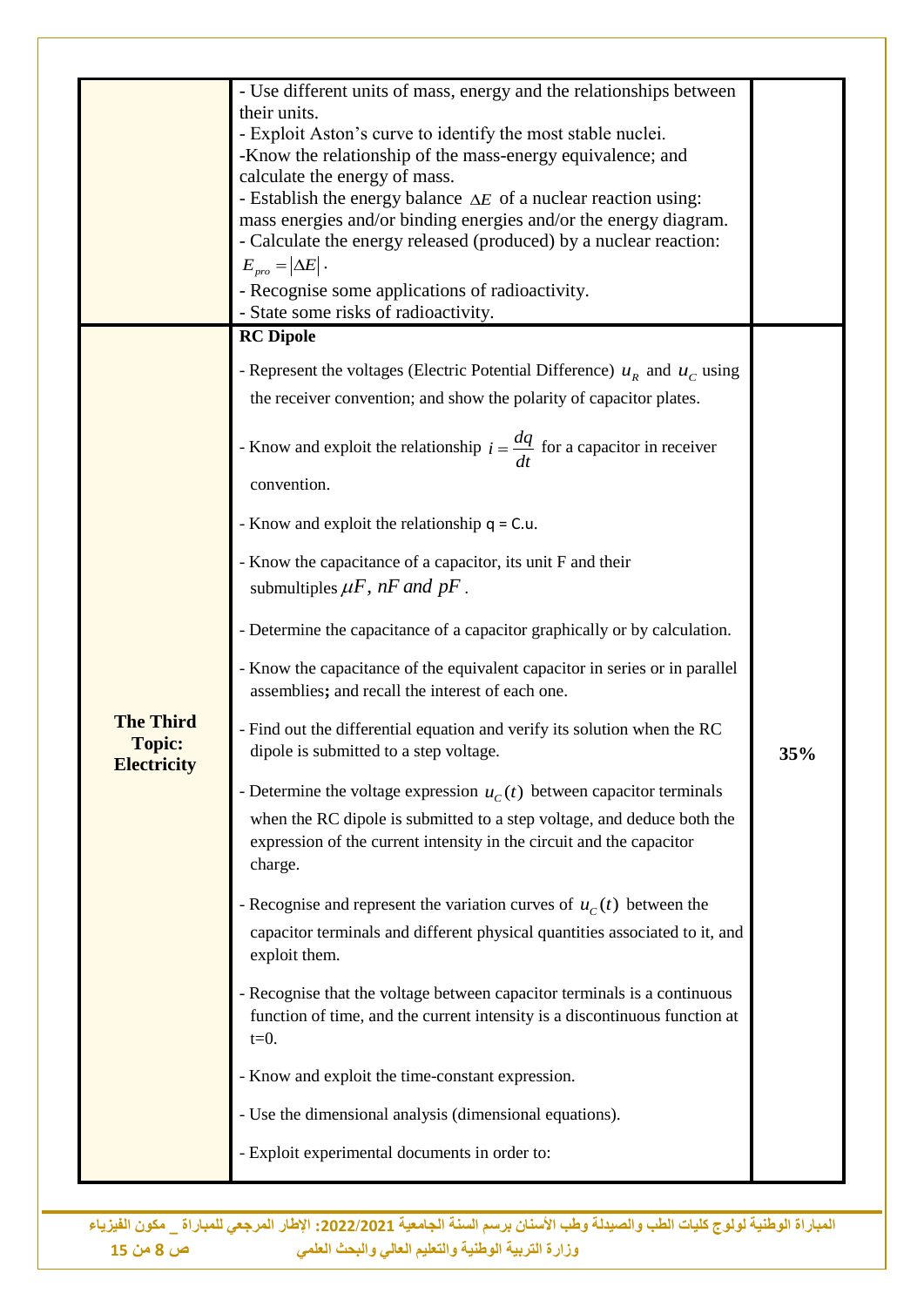| * recognise the observed voltages.                                                                                                   |  |
|--------------------------------------------------------------------------------------------------------------------------------------|--|
| * highlight the influence of R and C on the charging and the<br>discharging processes.                                               |  |
| *determine the time-constant and charge duration.                                                                                    |  |
| *determine the state type (transient or steady) and the time interval for<br>each one.                                               |  |
| - Suggest the schema of the experimental assembly that allows studying<br>the response of the RC dipole submitted to a step voltage. |  |
| - Know how to connect an oscilloscope and a datalogger to monitor<br>different voltages.                                             |  |
| - Determine the influence of R and C and the amplitude of the step<br>voltage on the RC dipole response.                             |  |
| - Know and exploit the expression of the electric energy stored in a<br>capacitor.                                                   |  |
|                                                                                                                                      |  |

### **2. Levels of mastery targeted by the competition**

The test targets two skill levels: **Resources use** and **Scientific reasoning** using multiple choice questions (**MCQ**).

| <b>Mastery levels</b>          |                                                                                                                                                                                   |     |
|--------------------------------|-----------------------------------------------------------------------------------------------------------------------------------------------------------------------------------|-----|
| <b>Resources use</b>           | This level aims to assess, in the candidate, the degree of mastery<br>of knowledge and skills relating to the fields:<br>- Waves:<br>- Nuclear transformations;<br>- Electricity. | 70% |
| <b>Scientific</b><br>reasoning | This level aims to assess, in the candidate, the degree of mastery<br>of the elements of the scientific approach (critical thinking,<br>argumentation, etc.).                     | 30% |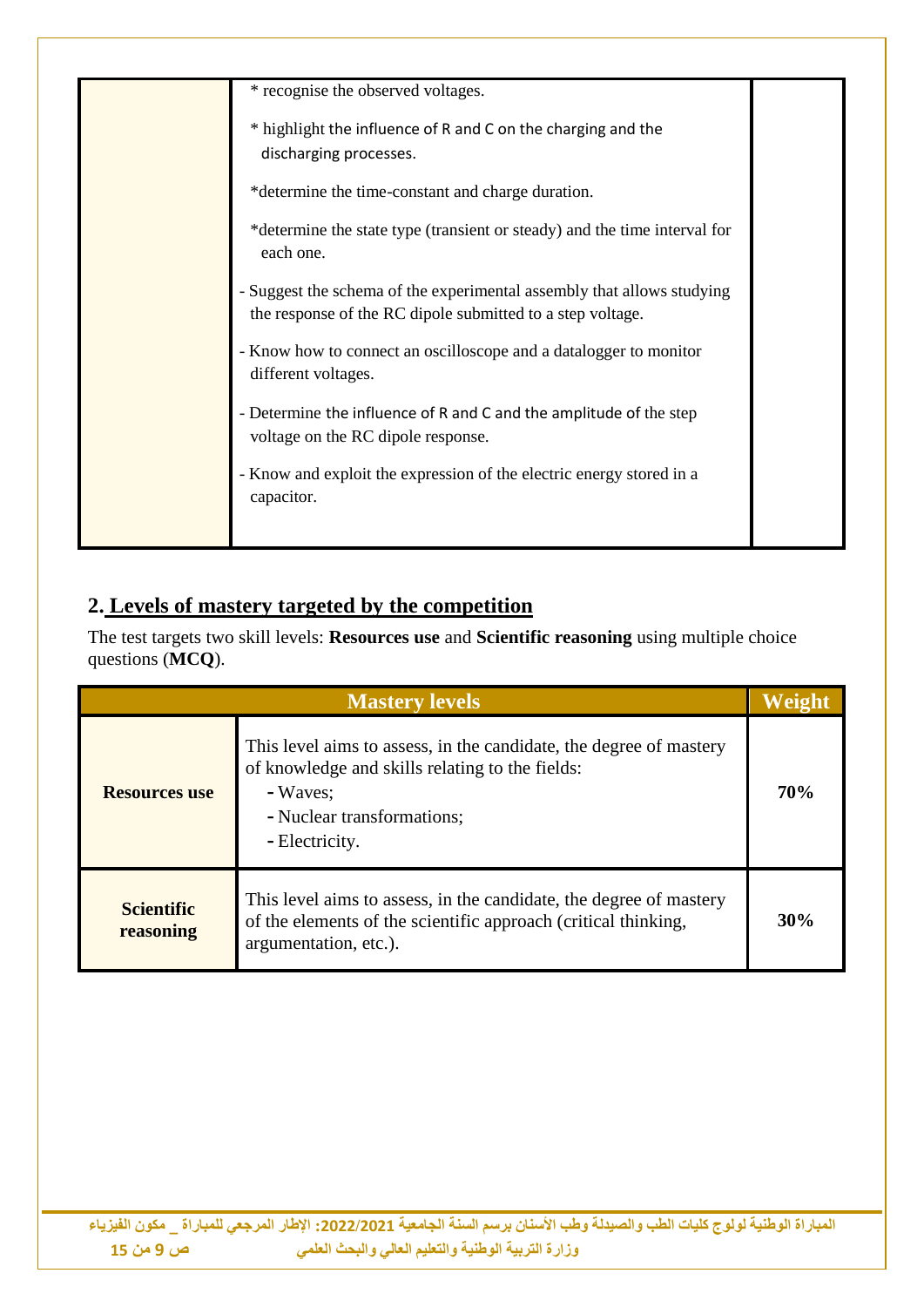#### **Component 3: Chemistry**

The field of the evaluation of acquired Chemistry targets two important levels of mastery: Use of resources and Scientific reasoning.

The first level aims to check the level of mastery of the use of resources (essential learning acquired during lessons and practical work),

As for the second level, it allows to assess the mastery of scientific reasoning.

#### **1. Domain major and sub-domains contents targeted by the competition**

The content table presents the domains of content subject to the assessment and the list of essential learning outcomes (knowledge and know-how) relating to each content area. This knowledge and know-how constitute the minimum threshold to be assessed by candidates.

| <b>First Major Part: Chemistry</b>                                                                          |                                                                                                                                                                                                                                                                                                                                                                                                                                                                                                                                                                                                                                                                                                                                                                                                                                                                                                                                                                                                                                                                                                                                                                                                                                                                                                                                                                                                                                                                                                    |     |
|-------------------------------------------------------------------------------------------------------------|----------------------------------------------------------------------------------------------------------------------------------------------------------------------------------------------------------------------------------------------------------------------------------------------------------------------------------------------------------------------------------------------------------------------------------------------------------------------------------------------------------------------------------------------------------------------------------------------------------------------------------------------------------------------------------------------------------------------------------------------------------------------------------------------------------------------------------------------------------------------------------------------------------------------------------------------------------------------------------------------------------------------------------------------------------------------------------------------------------------------------------------------------------------------------------------------------------------------------------------------------------------------------------------------------------------------------------------------------------------------------------------------------------------------------------------------------------------------------------------------------|-----|
| Sub-areas                                                                                                   | <b>Learning outcomes</b><br>Coverage                                                                                                                                                                                                                                                                                                                                                                                                                                                                                                                                                                                                                                                                                                                                                                                                                                                                                                                                                                                                                                                                                                                                                                                                                                                                                                                                                                                                                                                               |     |
| <b>The First Topic:</b><br><b>Fast and Slow</b><br><b>Transformations</b><br>of a Chemical<br><b>System</b> | 1. Fast and slow transformations<br>Write the equation of the reaction associated with a redox<br>(oxidation-reduction) transformation, and identify the two<br>pairs involved.<br>Determine from experimental results the effect of kinetic<br>factors on the rate of reaction.<br>2. Temporal Monitoring of a Chemical Transformation – Rate<br>of Reaction<br>Justify the different operations carried out during the<br>monitoring of the time-evolution of a system and exploit<br>the experimental results.<br>Determine the point of equivalence during a titration and<br>exploit it.<br>Exploit the different curves of time-evolution of the amount<br>of substance of a chemical species, or its concentration, or<br>the advancement of reaction.<br>Draw the progress table of a reaction and exploit it.<br>Know the expression of the volumetric rate of reaction.<br>Know the effect of reactant concentration and the<br>temperature on the volumetric rate of reaction.<br>Explain qualitatively the reaction rate change using one of<br>$\overline{\phantom{a}}$<br>the plotted evolution's curves.<br>Determine graphically the value of the volumetric rate of<br>reaction.<br>Define the half-life $t_{1/2}$ of a chemical reaction.<br>Determine the half-life $t_{1/2}$ of the chemical reaction<br>graphically or through exploiting the experimental results.<br>Know the influence of the concentration of the reactants and<br>temperature on the half-life reaction. | 35% |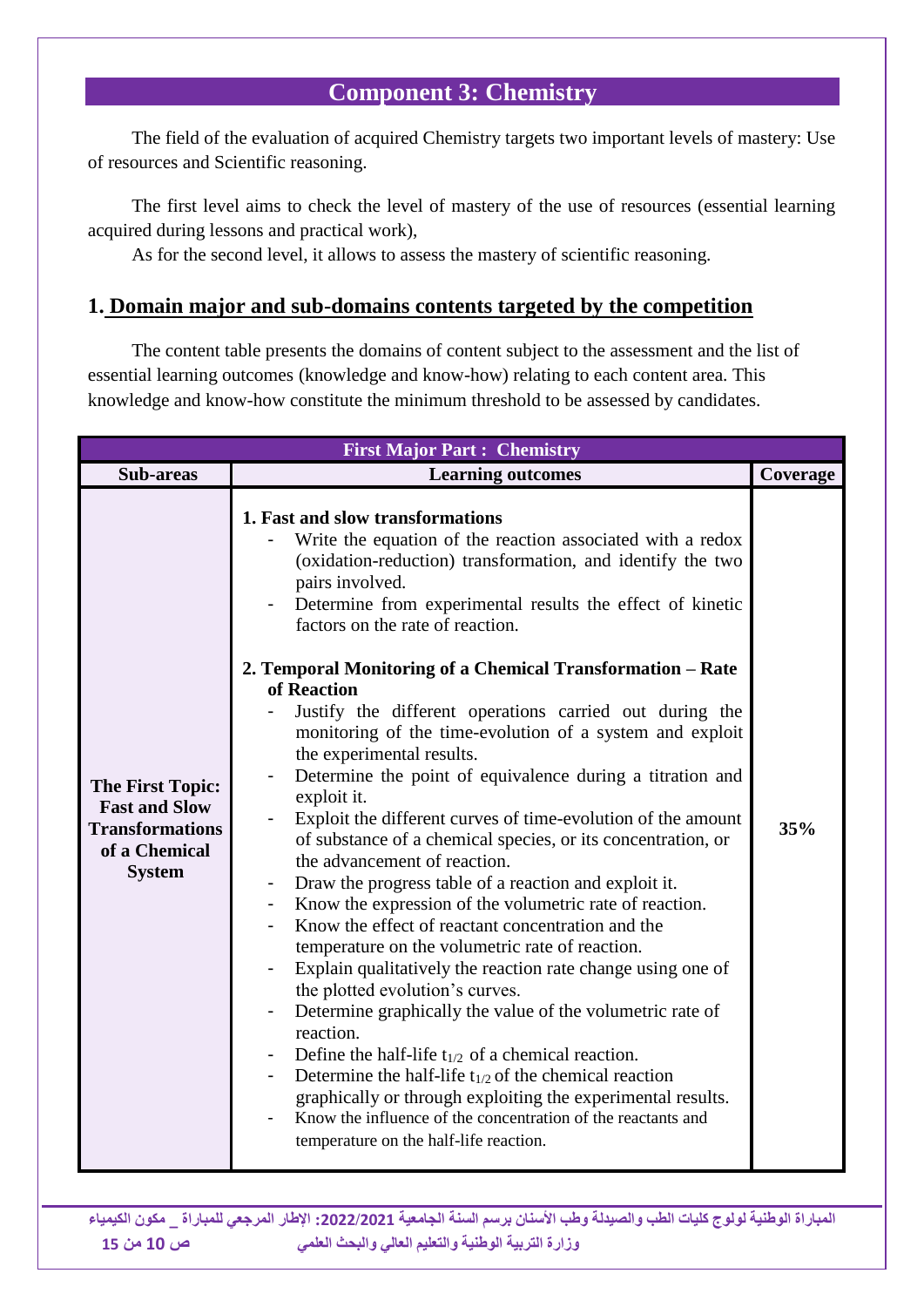| Write the equation of the acid-base reaction and identify the<br>two pairs involved.<br>Determine the pH for an aqueous solution.<br>Calculate the final progress of the reaction that occurs<br>between an acid and water taking into consideration the<br>value of both the concentration and this acid's pH aqueous<br>solution; then, compare it with the maximum progress.<br>Define the final progress rate of a reaction, and determine it<br>using experimental data.<br>2. Equilibrium State of a Chemical System<br>Use the relationship linking the conductance G of a part of<br>the solution to the effective molar concentrations [Xi] of Xi<br>ions in the solution.<br>Know that when the state of equilibrium of the system is<br>reached, the amount of substances will remain steady, and<br>that this equilibrium state is dynamic.<br>Give and exploit the expression of the reaction quotient $Q_r$<br>through the reaction equation.<br>Know that, the reaction quotient in equilibrium $Q_{r,eq}$ ,<br>$\blacksquare$<br>associated with the reaction equation of a chemical system,<br><b>The Second</b><br>takes a value independent of concentrations, called<br><b>Topic: Non-</b><br>equilibrium constant K.<br>Completion<br>55%<br>Know that, for a given transformation, the final progress<br><b>Transformations</b><br>rate depends on the equilibrium constant and the initial<br>of a Chemical<br>state of the chemical system.<br><b>System</b><br>3. Transformations associated with the acid-base reactions in<br>aqueous solution<br>Know that the ionic product of water $K_e$ , is the equilibrium<br>constant associated with the equation of the reaction of<br>water autoprotolysis (self-ionization of water).<br>Know the relationship $pK_e$ – $log K_e$<br>Determine the nature of aqueous solution (acid, basic or<br>neutral) based on its pH value.<br>Determine the pH value of aqueous solution based on the<br>molar concentration of ions $H_3O^+$ or HO.<br>Write and exploit the expression of the acid dissociation<br>constant KA associated with the reaction of an acid with<br>water.<br>Know the relationship $pK_A = -\log K_A$ .<br>Determine the equilibrium constant associated with the<br>equation of acid-base reaction using the acid dissociation<br>constants of existing pairs.<br>Indicate the predominant chemical species taking into<br>consideration pH of aqueous solution and $pK_A$ of the<br>acid/base pairs.<br>Represent and exploit the predominance diagrams of acidic and<br>basic chemical species existing in aqueous solution.<br>المباراة الوطنية لولوج كليات الطب والصيدلة وطب الأسنان برسم السنة الجامعية 2022/2021: الإطار المرجعي للمباراة _ مكون الكيمياء<br>وزارة التربية الوطنية والتعليم العالى والبحث العلمى |
|--------------------------------------------------------------------------------------------------------------------------------------------------------------------------------------------------------------------------------------------------------------------------------------------------------------------------------------------------------------------------------------------------------------------------------------------------------------------------------------------------------------------------------------------------------------------------------------------------------------------------------------------------------------------------------------------------------------------------------------------------------------------------------------------------------------------------------------------------------------------------------------------------------------------------------------------------------------------------------------------------------------------------------------------------------------------------------------------------------------------------------------------------------------------------------------------------------------------------------------------------------------------------------------------------------------------------------------------------------------------------------------------------------------------------------------------------------------------------------------------------------------------------------------------------------------------------------------------------------------------------------------------------------------------------------------------------------------------------------------------------------------------------------------------------------------------------------------------------------------------------------------------------------------------------------------------------------------------------------------------------------------------------------------------------------------------------------------------------------------------------------------------------------------------------------------------------------------------------------------------------------------------------------------------------------------------------------------------------------------------------------------------------------------------------------------------------------------------------------------------------------------------------------------------------------------------------------------------------------------------------------------------------------------------------------------------------------------------------------------------------------------------------------------------------------------------|
|--------------------------------------------------------------------------------------------------------------------------------------------------------------------------------------------------------------------------------------------------------------------------------------------------------------------------------------------------------------------------------------------------------------------------------------------------------------------------------------------------------------------------------------------------------------------------------------------------------------------------------------------------------------------------------------------------------------------------------------------------------------------------------------------------------------------------------------------------------------------------------------------------------------------------------------------------------------------------------------------------------------------------------------------------------------------------------------------------------------------------------------------------------------------------------------------------------------------------------------------------------------------------------------------------------------------------------------------------------------------------------------------------------------------------------------------------------------------------------------------------------------------------------------------------------------------------------------------------------------------------------------------------------------------------------------------------------------------------------------------------------------------------------------------------------------------------------------------------------------------------------------------------------------------------------------------------------------------------------------------------------------------------------------------------------------------------------------------------------------------------------------------------------------------------------------------------------------------------------------------------------------------------------------------------------------------------------------------------------------------------------------------------------------------------------------------------------------------------------------------------------------------------------------------------------------------------------------------------------------------------------------------------------------------------------------------------------------------------------------------------------------------------------------------------------------------|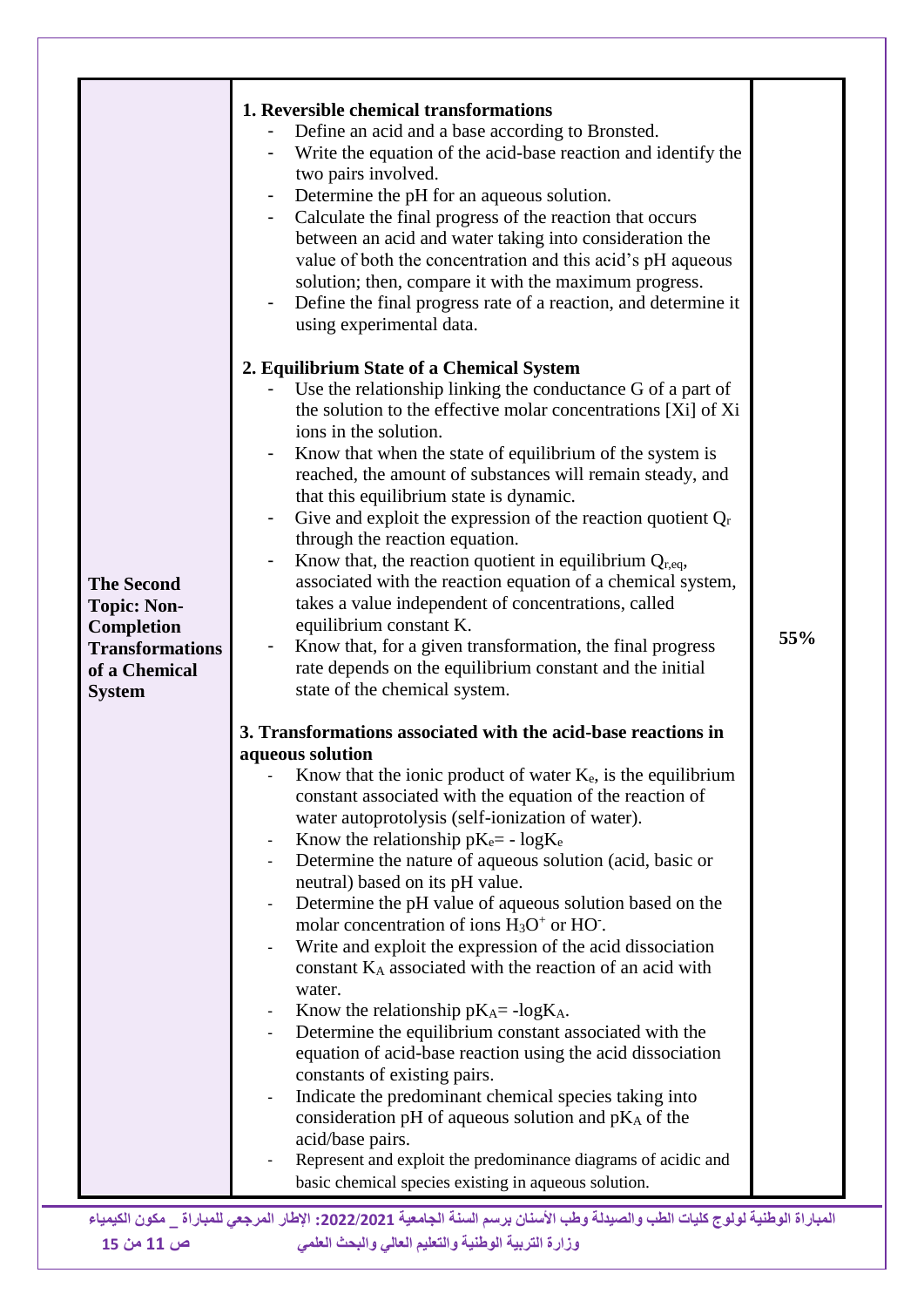|                                                                                                   | Write the equation of titration reaction (use only one arrow)<br>Know the experimental set-up of an acid-base titration.<br>Exploit the curve or the results of the titration.<br>Determine and exploit the point of equivalence.<br>Justify the choice of a suitable indicator to determine the<br>$\blacksquare$<br>equivalence. |     |
|---------------------------------------------------------------------------------------------------|------------------------------------------------------------------------------------------------------------------------------------------------------------------------------------------------------------------------------------------------------------------------------------------------------------------------------------|-----|
| <b>The Third</b><br><b>Topic: Evolution</b><br>Direction of a<br><b>Chemical</b><br><b>System</b> | Spontaneous evolution of a chemical system<br>Calculate the value of the quotient of reaction $Q_r$ of a<br>chemical system in given state.<br>Determine the direction of spontaneous evolution of a<br>$\overline{\phantom{a}}$<br>chemical system.                                                                               | 10% |

#### **2. Levels of mastery targeted by the competition**

The test targets two skill levels: **Resources use** and **Scientific reasoning** using multiple choice questions (MCQ).

| <b>Mastery levels</b>          |                                                                                                                                                                                                                                                                                                |     |
|--------------------------------|------------------------------------------------------------------------------------------------------------------------------------------------------------------------------------------------------------------------------------------------------------------------------------------------|-----|
| <b>Resources use</b>           | This level aims to assess, in the candidate, the degree of mastery<br>of knowledge and skills related to the following areas:<br>- rapid and slow transformations of a chemical system;<br>- non-total transformations of a chemical system;<br>- direction of evolution of a chemical system. | 70% |
| <b>Scientific</b><br>reasoning | This level aims to assess, in the candidate, the degree of mastery<br>of the elements of the scientific approach (critical thinking,<br>argumentation, etc.).                                                                                                                                  |     |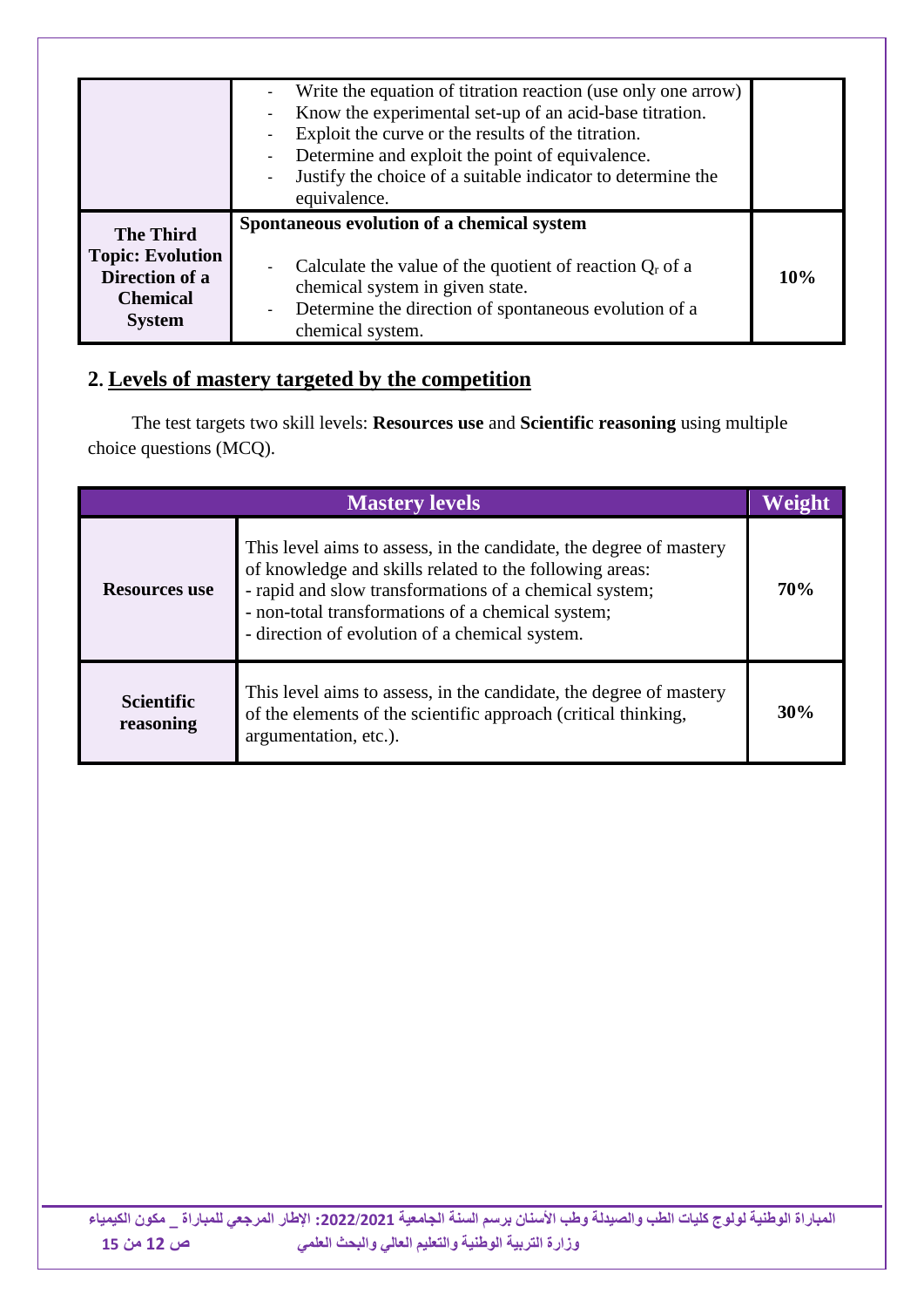# **Component 4 : Mathematics**

- $\checkmark$  The math test in this competition is a multiple choice quiz.
- $\checkmark$  This 45-minute test consists of 20 independent questions, two by two.
- $\checkmark$  Each question has five answers including exactly one exact answer.
- **The questions will focus on content and skills that relate to the following areas:**

#### **1. Domain and sub-domain of skills covered by the competition test :**

| <b>First main domain: Analysis</b>                                                      |                                                                                                                                                                                                                                                                                                                                                                                                                                                                                                                                                                                                                                                                                                              |          |  |  |
|-----------------------------------------------------------------------------------------|--------------------------------------------------------------------------------------------------------------------------------------------------------------------------------------------------------------------------------------------------------------------------------------------------------------------------------------------------------------------------------------------------------------------------------------------------------------------------------------------------------------------------------------------------------------------------------------------------------------------------------------------------------------------------------------------------------------|----------|--|--|
| Sub-domain                                                                              | skills                                                                                                                                                                                                                                                                                                                                                                                                                                                                                                                                                                                                                                                                                                       | Coverage |  |  |
| <b>Numerical</b><br><b>Sequences</b>                                                    | <b>1.1.1.</b> Use geometric sequences and arithmetic sequences to<br>study examples of sequences.<br><b>1.1.2.</b> Use the limits of the reference sequences and the<br>convergence criteria in order to determine the limits of<br>numerical sequences.<br>1.1.3. Determine the limit of the composite of a numerical<br>sequence and a continuous function (Sequence in the<br>form $v_n = f(u_n)$ )<br><b>1.1.4.</b> Study the convergence of a sequence $(u_n)$ in the form<br>$u_{n+1} = f(u_n)$ where f is a continuous function on an<br>interval <i>I</i> verifying $f(I) \subset I$ and determine its limit.<br><b>1.1.5.</b> Use numerical sequences to solve various problems from<br>mathematic. | 75%      |  |  |
| Continuity,<br>differentiation,<br>study of<br>functions and<br>calculus of<br>integral | <b>1.2.1.</b> Study the continuity of a numerical function at a point<br>using limits calculation.<br><b>1.2.2.</b> Determine the image of an interval or a segment by a<br>continuous function or by a continuous and strictly<br>monotonic function.<br>1.2.3. Apply the Intermediate Value Theorem to study some<br>equations and inequations or to study the sign of some<br>expressions<br><b>1.2.4.</b> Apply the Intermediate Value Theorem, in the case of a<br>continuous and strictly monotonic function on an<br>interval, to prove the uniqueness of the solution of the<br>equation: $f(x) = \lambda$                                                                                           |          |  |  |

**المباراة الوطنية لولوج كليات الطب والصيدلة وطب األسنان برسم السنة الجامعية :0200/0202 اإلطار المرجعي للمباراة \_ مكون الرياضيات وزارة التربية الوطنية والتعليم العالي والبحث العلمي ص 13 من 15**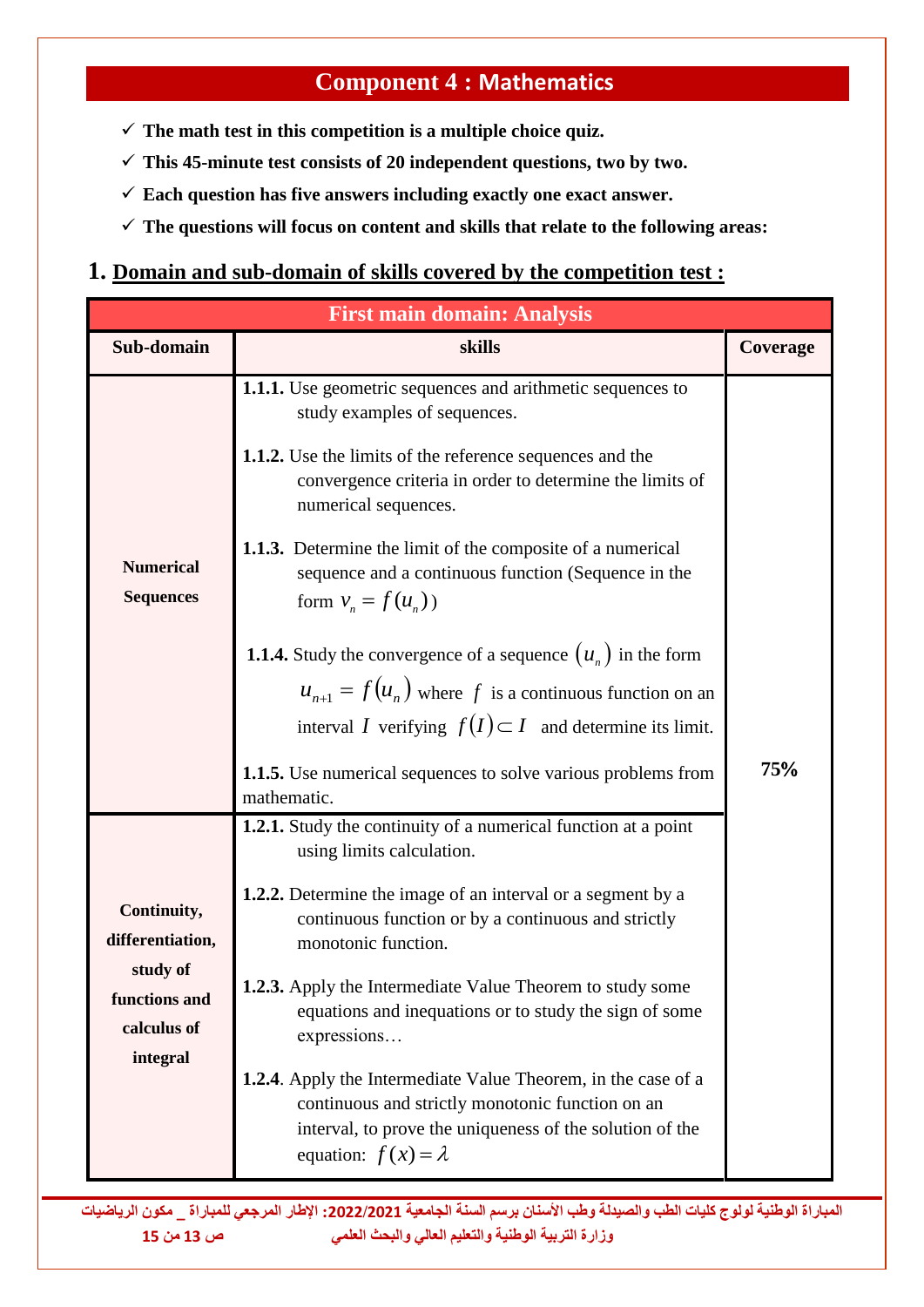| 1.2.6. Determine the derivative function of a numerical<br>function.<br><b>1.2.7.</b> Determine the monotonicity of a function.<br><b>1.2.8.</b> Determine the sign of a function using its variations<br>table.<br><b>1.2.9.</b> Solve application problems about minimum values and<br>maximum values.<br>1.2.10. Use the first derivative and the second derivative to<br>study a numerical function and to prove some<br>inequalities<br><b>1.2.11.</b> Determine the primitive functions of usual functions.<br><b>1.2.12.</b> Use derivation formulas to determine the primitive<br>functions of a function on an interval.<br>1.1.13. Master the algebraic calculation on Logarithms and<br>exponentials.<br><b>1.2.14.</b> Master and solve logarithmic equations, inequalities<br>and systems.<br><b>1.2.15.</b> Recognize and apply the decimal logarithm (in<br>particular to solve equations in the form $10^x = a$ and<br>inequalities in the form $10^x \le a$ or $10^x \ge a$ )<br>1.2.16. Master and apply the basic limits of the Napierian<br>exponential function.<br>1.2.17. Master and apply the basic limits of the Napierian<br>logarihm function.<br><b>1.2.18.</b> Master the study of functions containing the Napierian<br>exponential function and the Napierian logarithm. | 1.2.5. Study the Differentiability of a numerical function at a<br>point and on an interval. |  |
|---------------------------------------------------------------------------------------------------------------------------------------------------------------------------------------------------------------------------------------------------------------------------------------------------------------------------------------------------------------------------------------------------------------------------------------------------------------------------------------------------------------------------------------------------------------------------------------------------------------------------------------------------------------------------------------------------------------------------------------------------------------------------------------------------------------------------------------------------------------------------------------------------------------------------------------------------------------------------------------------------------------------------------------------------------------------------------------------------------------------------------------------------------------------------------------------------------------------------------------------------------------------------------------------------------|----------------------------------------------------------------------------------------------|--|
|                                                                                                                                                                                                                                                                                                                                                                                                                                                                                                                                                                                                                                                                                                                                                                                                                                                                                                                                                                                                                                                                                                                                                                                                                                                                                                         |                                                                                              |  |
|                                                                                                                                                                                                                                                                                                                                                                                                                                                                                                                                                                                                                                                                                                                                                                                                                                                                                                                                                                                                                                                                                                                                                                                                                                                                                                         |                                                                                              |  |
|                                                                                                                                                                                                                                                                                                                                                                                                                                                                                                                                                                                                                                                                                                                                                                                                                                                                                                                                                                                                                                                                                                                                                                                                                                                                                                         |                                                                                              |  |
|                                                                                                                                                                                                                                                                                                                                                                                                                                                                                                                                                                                                                                                                                                                                                                                                                                                                                                                                                                                                                                                                                                                                                                                                                                                                                                         |                                                                                              |  |
|                                                                                                                                                                                                                                                                                                                                                                                                                                                                                                                                                                                                                                                                                                                                                                                                                                                                                                                                                                                                                                                                                                                                                                                                                                                                                                         |                                                                                              |  |
|                                                                                                                                                                                                                                                                                                                                                                                                                                                                                                                                                                                                                                                                                                                                                                                                                                                                                                                                                                                                                                                                                                                                                                                                                                                                                                         |                                                                                              |  |
|                                                                                                                                                                                                                                                                                                                                                                                                                                                                                                                                                                                                                                                                                                                                                                                                                                                                                                                                                                                                                                                                                                                                                                                                                                                                                                         |                                                                                              |  |
|                                                                                                                                                                                                                                                                                                                                                                                                                                                                                                                                                                                                                                                                                                                                                                                                                                                                                                                                                                                                                                                                                                                                                                                                                                                                                                         |                                                                                              |  |
|                                                                                                                                                                                                                                                                                                                                                                                                                                                                                                                                                                                                                                                                                                                                                                                                                                                                                                                                                                                                                                                                                                                                                                                                                                                                                                         |                                                                                              |  |
|                                                                                                                                                                                                                                                                                                                                                                                                                                                                                                                                                                                                                                                                                                                                                                                                                                                                                                                                                                                                                                                                                                                                                                                                                                                                                                         |                                                                                              |  |
|                                                                                                                                                                                                                                                                                                                                                                                                                                                                                                                                                                                                                                                                                                                                                                                                                                                                                                                                                                                                                                                                                                                                                                                                                                                                                                         |                                                                                              |  |
|                                                                                                                                                                                                                                                                                                                                                                                                                                                                                                                                                                                                                                                                                                                                                                                                                                                                                                                                                                                                                                                                                                                                                                                                                                                                                                         |                                                                                              |  |
|                                                                                                                                                                                                                                                                                                                                                                                                                                                                                                                                                                                                                                                                                                                                                                                                                                                                                                                                                                                                                                                                                                                                                                                                                                                                                                         |                                                                                              |  |
|                                                                                                                                                                                                                                                                                                                                                                                                                                                                                                                                                                                                                                                                                                                                                                                                                                                                                                                                                                                                                                                                                                                                                                                                                                                                                                         |                                                                                              |  |
|                                                                                                                                                                                                                                                                                                                                                                                                                                                                                                                                                                                                                                                                                                                                                                                                                                                                                                                                                                                                                                                                                                                                                                                                                                                                                                         |                                                                                              |  |
| <b>1.2.19.</b> Use a primitive function or the technique of integration<br>by parts in order to calculate the integral of a function.                                                                                                                                                                                                                                                                                                                                                                                                                                                                                                                                                                                                                                                                                                                                                                                                                                                                                                                                                                                                                                                                                                                                                                   |                                                                                              |  |